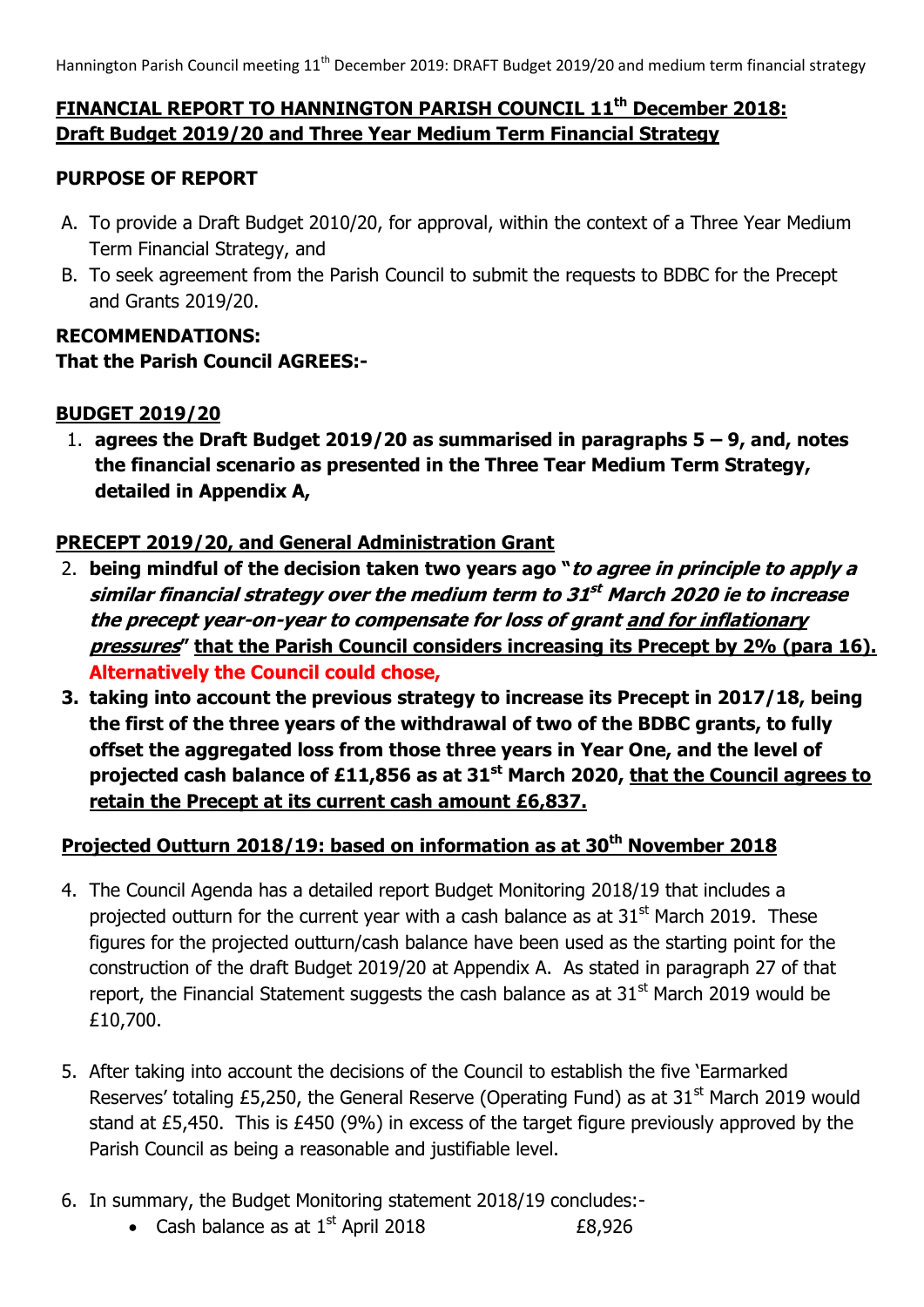Hannington Parish Council meeting 11<sup>th</sup> December 2019: DRAFT Budget 2019/20 and medium term financial strategy

| • Add Receipts (Income) in the year               | £7,742  |
|---------------------------------------------------|---------|
| • Less Payments (Expenditure) in the year         | £5,965  |
| • Providing a surplus in year of                  | £1,777  |
| • A Cash balance as at $31st$ March 2019          | £10,703 |
| • Less: Allocated to Earmarked Reserves           | £5,250  |
| Leaving: General Reserve (Operating Costs) £5,453 |         |

7. However, as there have been no indications of there being any expenditure in 2018/19 on 'repairs to footpaths', and therefore the £200 still shown as potential expenditure is unlikely to be spent, the cash balance as at  $31<sup>st</sup>$  March 2019 is more likely to be £10,900, and General reserve (Operating Costs) £5,650.

# **Draft Budget 2019/20**

- 8. The Draft Budget 2019/20 and Three Year Medium Term Financial Strategy 2019/20 to 2021/22 (see Appendix A) is constructed based on a continuation of previous financial strategic decisions:
	- i. Unlike in previous years, BDBC has NOT yet informed HPC of any planned 'capping' on year-on-year increases in local authority Precepts; albeit that it did NOT apply to small parish councils. HPC would therefore be at liberty to increase its Precept as it chooses… or to keep it level, or even to reduce it.
	- ii. The Council Tax Support Grant and the Limited General Grant will have been reduced to zero for 2019/20. This reduction was announced by BDBC in their letter to parish councils 3 November 2016 and that it would take place over three years. HPC took remedial action in the first of those years TO COMPENSATE IN FULL IN THE FIRST YEAR BY INCREASING ITS PRECEPT BASE by £1,200.
	- iii. routine Operating Costs remain generally at the same level as in the current year,
	- iv. there is no allowance for inflation; with the exception of Clerk's salary where the known increase agreed by NJC has been applied, plus a further year-on-year increase of 2%.
	- v. Having established the FIVE Earmarked Reserves, there now remains ONLY ONE 'Capital and one-off provision for expenditure'; that being £200 each year for repairs to footpaths. This is set at such a low level as the Parish Council budget is presuming continued access to the HCC Lengthman's Scheme providing access to £1,000 per annum.
	- vi. VAT payments and recovery in subsequent year is based on the above.
	- vii. Earmarked Reserves: the Council decision in Sept 2016 to apply an initial £1,000, and then to further contribute by £700 each year, towards the "a. Provision for repairs and maintenance to the Unadopted Roads" and
	- viii. the FOUR further Earmarked Funds as follows:
		- b. Locum Clerk,
		- c. Legal Costs,
		- d. IT replacement, and,
		- e. costs of cyclical R&M to Wellhead.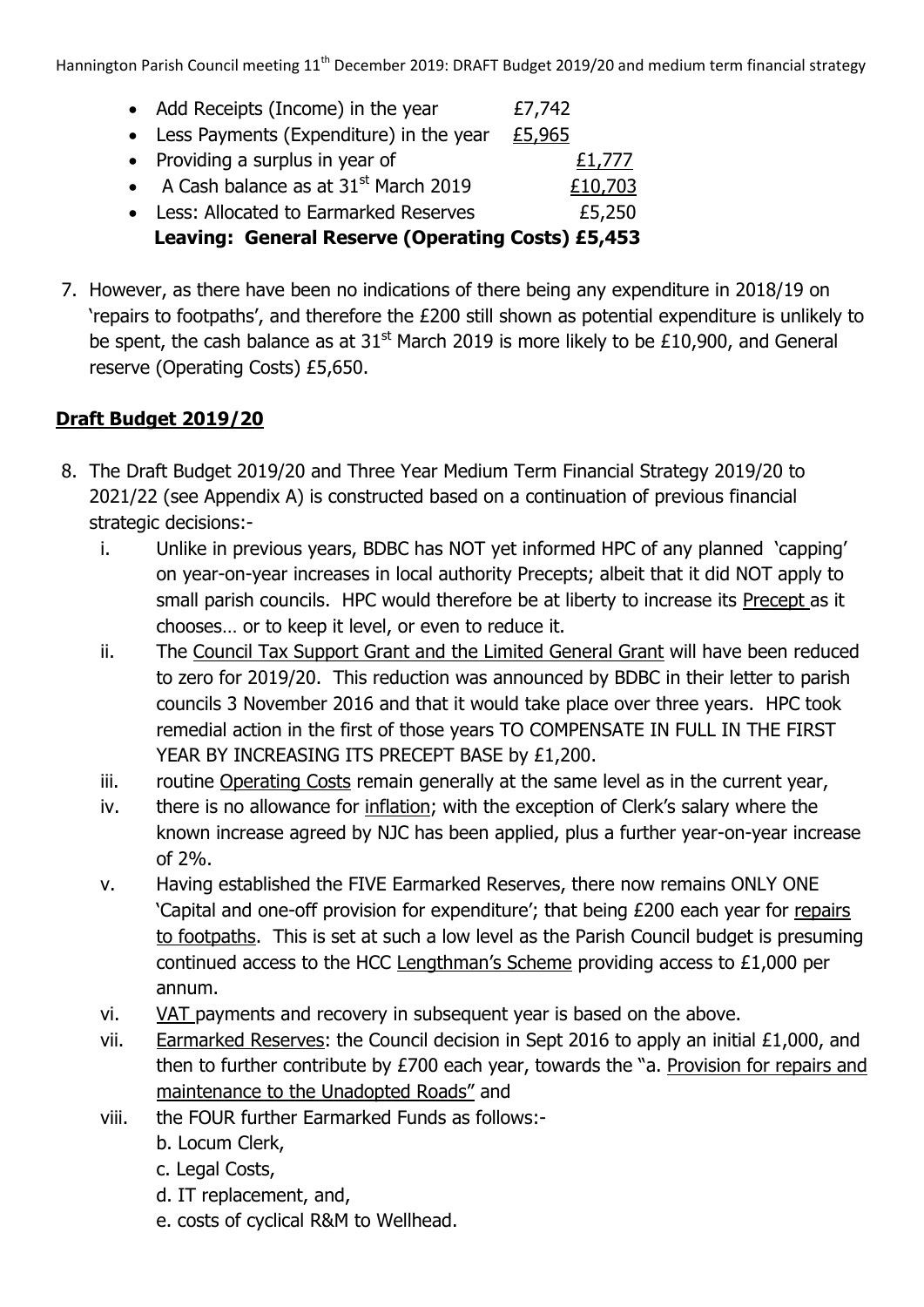- 9. As with any financial model, there is always room for different interpretation. However, as a starting point the above, as detailed in Appendix A, represents the 'status quo' with the implementation of the strategy for five Earmarked Reserves. However, the Budget has also recognized there are 'known unknowns' with regards to potential routine items of expenditure such as R&M for the noticeboards (no provision made), and footpath repairs (£200 provision made).
- 10.Finally, the Budget and Three Year Strategy retains a separate heading 'allowance for one-off items of expenditure' (the unknown/unknowns). No provision has been made for this as it is anticipated that a General Fund Operating Fund held at £5,000 has sufficient flexibility to cover any 'unknown/unknowns' that may occur in the year.

|                                            | 2018/19 | 2019/20    | 2020/21     | 2021/22      |
|--------------------------------------------|---------|------------|-------------|--------------|
| Precept                                    | 6837    | 6837       | 6837        | 6837         |
| <b>BDBC Grants</b>                         | 632     | 233        | 235         | 237          |
| VAT refund                                 | 273     | 317        | 416         | 424          |
| <b>Total Receipts</b>                      | 7742    | 7387       | 7488        | 7498         |
| <b>Routine running costs</b>               |         |            |             |              |
| Clerk's salary                             | 3115    | 3210       | 3306        | 3405         |
| Other 'fixed' operating costs              | 1683    | 1758       | 1828        | 1813         |
| <b>Village Green mowing</b>                | 650     | 650        | 650         | 650          |
| VAT on 'admin'/capital costs               | 317     | 416        | 424         | 416          |
| Total 'admin' costs                        | 5765    | 6034       | 6208        | 6284         |
| One-off and/or capital costs               |         |            |             |              |
| Allowance for R&M footpaths                | 200     | <b>200</b> | 200         | <b>200</b>   |
| <b>TOTAL Payments in year</b>              | 5965    | 6234       | 6408        | 6484         |
| Cash Balance b/fwd 1 April                 | 8926    | 10703      | 11856       | 12936        |
| Surplus in year                            | 1777    | 1153       | <b>1080</b> | 1014         |
| Cash Balance c/fwd 31 March                | 10703   | 11856      | 12936       | <b>13950</b> |
| Allocated to Earmarked Provisions Reserves | 5250    | 5950       | 6650        | 7350         |
| Balance held in General Fund at year end   | 5453    | 5906       | 6286        | 6600         |

11.The following financial model shows in summary the effect of the above strategies on the Budget 2019/20 and for the following two years through to  $31<sup>st</sup>$  March 2022

**Financial model of Three Year Medium Term Financial Strategy 2019/20 to 2021/22**

# **CONCLUSIONS**

12.The above table, an extract from the detailed Budget 2019/20 and medium term financial strategy (App A), shows that even with NO INCREASE IN THE PRECEPT FOR THE NEXT THREE YEARS, the Council would generate an Operating Surplus in each year of £1,800 at the end of (current year 2018/19), £1,200 (next year 2019/20), £1,100 (2020/21) and £1,000 (2021/22)… resulting in cash held £10,700 (31 March 2019), £11,900 (31 March 2020), £12,900 (31 March 2021) and £13,900 (31 March 2022). By any measure, it can be seen that HPC's finances are in a very healthy position.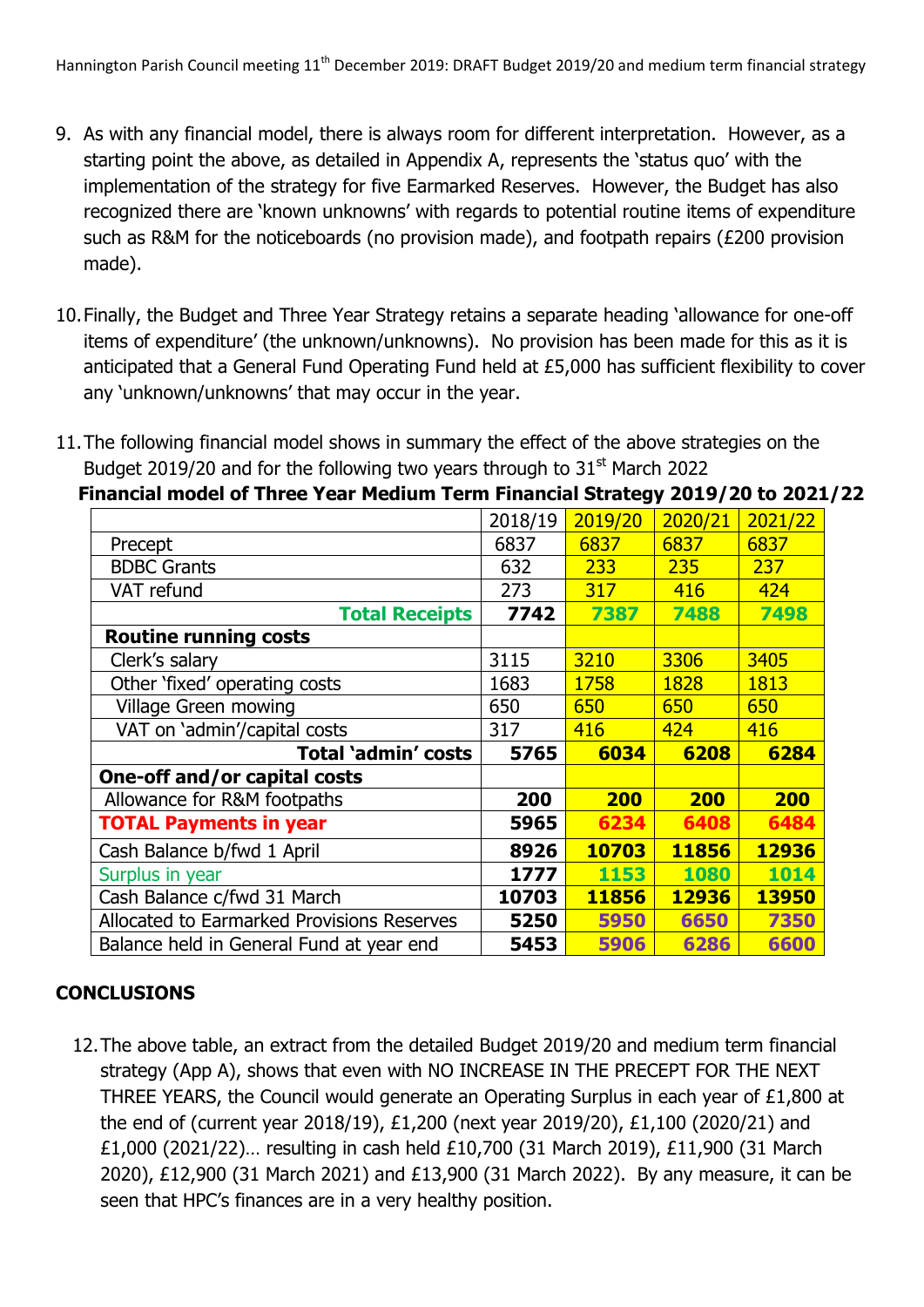Hannington Parish Council meeting 11<sup>th</sup> December 2019: DRAFT Budget 2019/20 and medium term financial strategy

- 13.However, it has also been recognized that there are underlying potential financial liabilities that are not 'operating costs' but could well occur at some time in the future. The Council has established FIVE Earmarked Reserves, Whilst there is every likelihood that road repairs, Wellhead repairs and replacement of IT will occur at some unknown date in the future; there is less 'certainty' that the remaining two  $-$  legal costs and locum clerk  $-$  will occur. Nevertheless, it is still prudent to make some financial provision for them.
- 14. The Council has previously agreed to increase by £700 in each year the Earmarked Reserve for HPC's proportion for R&M for Unadopted Roads. **This annual increase of £700 has therefore already been built into the financial strategy.** The Council therefore has an excess over the £5,000 agreed target amount to be held in its General Fund (Operating Fund) as shown below:-.
	- $\cdot$  £453 as at 31<sup>st</sup> March 2019
	- A further £453 in 2019/20... making £906 as at 31<sup>st</sup> March 2020
	- A further £380 in 2020/21... making £1,286 as at  $31<sup>st</sup>$  March 2021, and,
	- A further £314 in 2021/22... making £1,600 as at 31<sup>st</sup> March 2012.

These 'excesses' are the amounts in each year the Council could reasonable expect to be able to use to increase the remaining FOUR Earmarked Reserves.

| 10,703 | 11,856 | 12,936 | 13,950 |
|--------|--------|--------|--------|
|        |        |        |        |
| 2,400  | 3,100  | 3,800  | 4,500  |
| 800    | 800    | 800    | 800    |
| 800    | 800    | 800    | 800    |
| 750    | 750    | 750    | 750    |
| 500    | 500    | 500    | 500    |
| 5250   | 5,950  | 6,650  | 7,350  |
| 5,453  | 5,906  | 6,286  | 6,600  |
|        |        |        |        |

This position is shown in tabular form by way of an extract from App A as

# **What Action can the Parish Council take?**

**Option One** is to accept the above financial scenario and not increase its precept.

- 15.This would indicate that the Parish Council wishes to proceed as presented above and 'flat line' its Precept at the cash amount of £6,837 for the next three years i.e not allowing any increase for inflation. As can be seen from the DRAFT Budget 2019/20 and Three Year Medium Term Financial strategy at Appendix A, this approach would provide sufficient funds:
	- to enable the Parish Council to meet its operating costs of administration,
	- to have a General Fund reserve of £5,000, which was the target amount agreed previously by Council,
	- to build up its Earmarked Reserves as previously agreed, and
	- to allocate further small additional amounts to the Earmarked Reserves as shown in the bullet points in para 14.